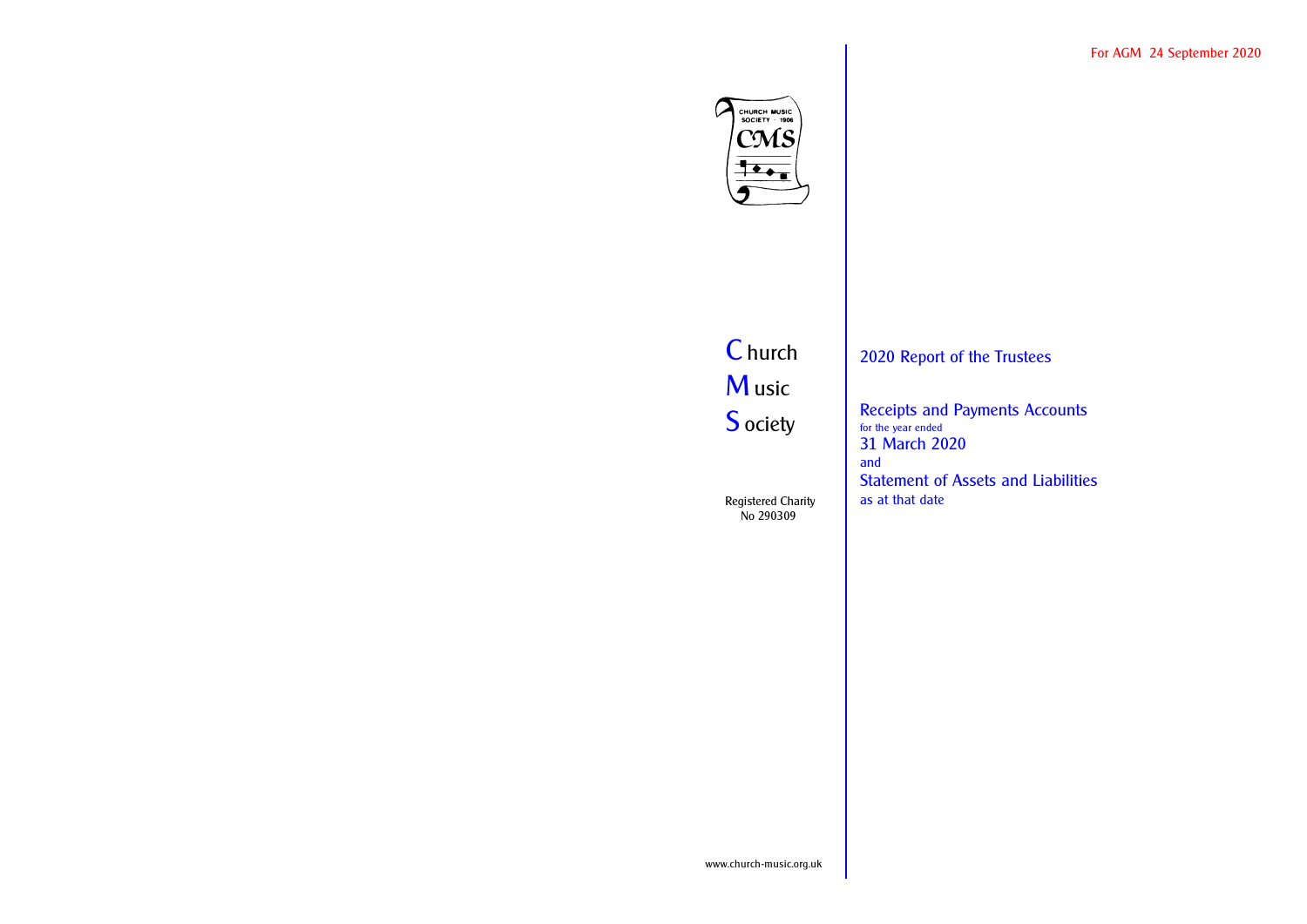# Church Music Society

Registered Charity No 290309

## Address

c/o 39 Pine Croft Chapeltown Sheffield S35 1EB

## President

The Very Reverend Michael Tavinor *Dean of Hereford*

## Vice-Presidents

Dr Harry Bramma Ian Curror Dr Francis Jackson CBE

Richard Lyne Dr Martin Neary LVO Dr Michael Nicholas Dr James O'Donnell KCSG Dr Alan Thurlow

Dr Peter Horton

The Rev Canon

*Treasurer and Membership Secretary* John Roch FCA

Dr Christopher Ouvry-Johns

Dr Victoria Johnson

Honorary Members Anne Fleming **Anne Langley** 

Account No

## Executive Committee and Trustees

*Chairman* Patrick Russill

Timothy Byram-Wigfield Tansy Castledine David Condry

*Secretary*

Dr Simon Lindley

Bankers<br>Yorkshire Bank 12 Loundside Sort code 05 - 08 - 23 S35 2UN

PayPal account finance@church-music.org

## Independent Examiner

Jonathan Morrish 20 Milford Place Heaton Bradford BD9 4RU

Séan Farrell Robert Gower Michael D Harris *Editor* Dr Geoffrey Webber

Account name Church Music Society<br>Sort code 05 - 08 - 23

Sheffield **IBAN** GB15 YORK 0508 2371 9601 23

# Annual Meeting

Thursday 24 September 2020 at 1.30 pm by Zoom

## Agenda

- 1 In Memoriam
- 2 Minutes of the 2019 Annual General Meeting held at The Charterhouse on Thursday 4 October 2019
- 3 Trustees' Report and Financial Statements for the Year Ending 31 March 2020
- 4 Subscriptions for the coming year
- 5 Publications Report including future editorial and origination arrangements
- 

6 Elections *Individuals as listed opposite*

President<br>Vice-Presidents

Chairman Honorary Secretary Honorary Treasurer

Honorary Members *with the addition of* Jeanne Roberts

with the addition of Judith Bingham OBE *and* Geraint Bowen

Members of the Executive Committee *with the addition of* Trevor Ford*, who was coopted to the Committee in August 2020*

7 Any Other Business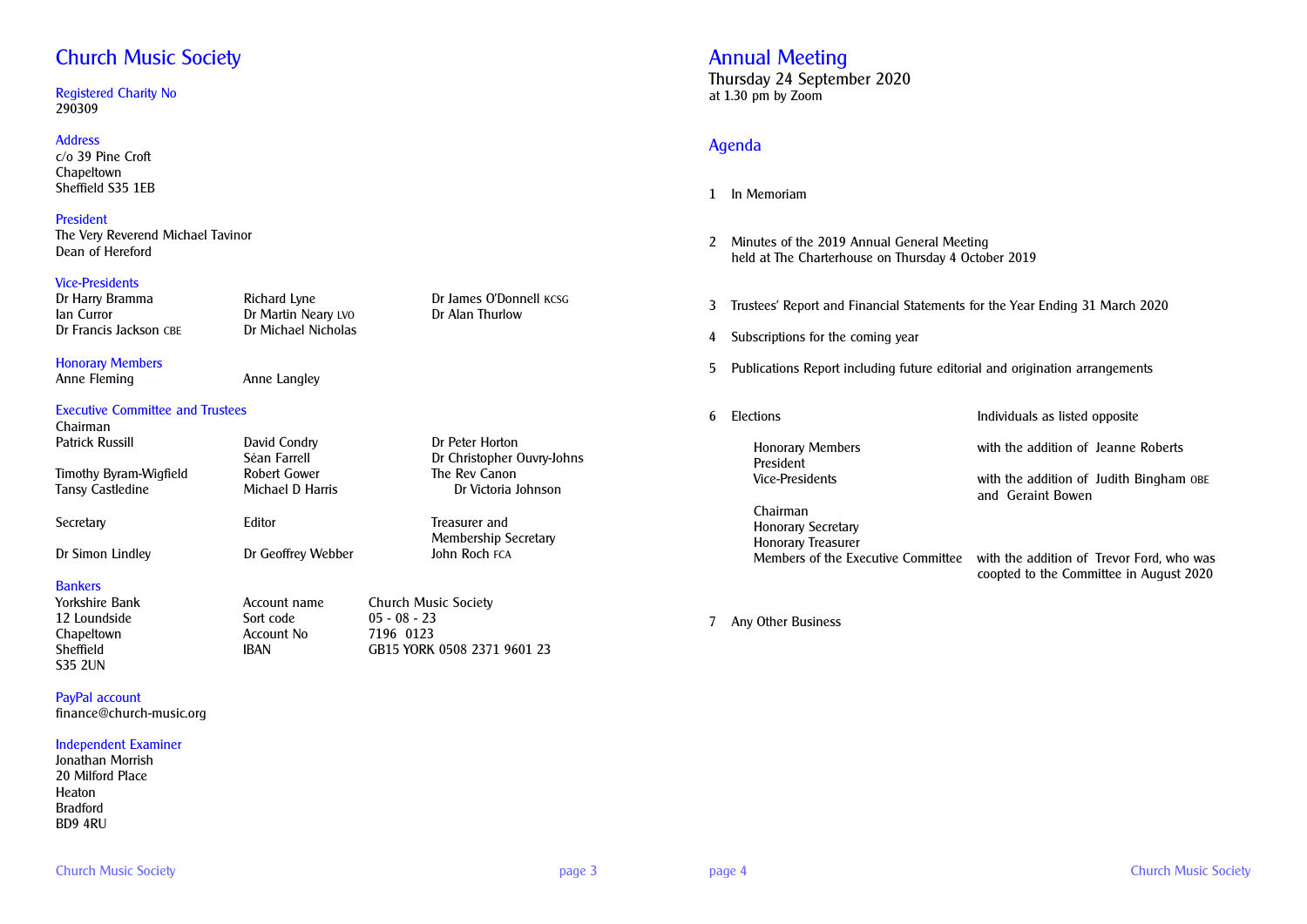## Minutes of the 114th Annual General Meeting 4 October 2019

The Annual General Meeting of the Society was held at The Charterhouse, London EC1 by kind permission and at the invitation of Life Member Graham Matthews, Organist of The Charterhouse.

## Present

There were some twenty members and officers present:

Miss Shirley Dex, Mrs Victoria Highet; Drs Alan Thurlow and Geoffrey Webber; Messrs Richard Lyne, Graham Matthews, David K Patrick, and Norman Harper; along with the Honorary Treasurer, John Roch and Honorary Secretary, Dr Simon Lindley.

## Apologies

Apologies for Absence together with many messages of goodwill had been received from *The President,* The Very Reverend Michael Tavinor, *Vice-Presidents* Sir Stephen Cleobury, Drs Harry Bramma, Francis Jackson, Martin Neary, Michael Nicholas and James O'Donnell,<br>Honorary Members Mesdames Anne *Mesdames Anne Fleming and Anne Langley, Members* The Lord Glenarthur, Professors John Morehen and Lionel Pike; The Reverend Dr Anthony Gelston, Drs Andrew Earis, Peter Horton, and John Hukku,; Messrs Geoffrey Berryman,, Mr Garry Humphreys, Messrs Philip Duffy, Ian Henderson, Alan Horsey, Marcus Ladell, Brian Plank, John Rippin, and David Watson.

## The Chair

Mr Byram-Wigfield would be joining the meeting later: in his absence, Dr Simon Lindley, Honorary Secretary, took the Chair; he welcomed all to the meeting.

## Minutes of the 2018 Annual General Meeting

The minutes of the 2018 Annual General Meeting were approved.

## Trustees' Report and Financial Statements

The Trustees' Report and the Financial Statements for the year ended 31 March 2019 were presented by the Honorary Treasurer and received by the Meeting.

## Independent Examiner

The Honorary Treasurer reported the resignation of Mr Kevin Preston of Amherst and Shapland of Minehead, who had acted as Independent Examiner for many years; it was proposed that Mr Jonathan Morrish of Bradford be appointed to succeed him. Mr Morrish already undertook similar work for a number of bodies with musical links, including the English Hymnal Company and the Ecclesiastical Music Trust.

The Honorary Secretary thanked Mr Roch for his sterling work for the Society and this was received with acclaim by those present.

## General Editor

Mr Lyne had, in the Summer of 2019, made a further visit to the Annual Conference of the Association of Anglican Musicians, held in Boston, Mass. Dr Lindley reported that our close association with AAM was, once again, splendidly sustained by Mr Lyne; since the end of the financial year under review, a grant had been made towards Mr Lyne's visit to the USA.

Mr Lyne advised that Dr Geoffrey Webber of Cambridge, who had edited music for the Society over many years with great success and distinction, had been appointed by the Executive Committee as our new General Editor; this news, and that of the appointment of a new typesetter for the Society, Jackie Leigh, resident in Chesham within easy distance of the Society's printers, Halstan's, was received with acclamation by the meeting.

He reported that small print runs could now be produced by Halstan's digitally rather than lithographically at a lower cost; and "on demand" titles were efficiently managed for us by Banks Music Publications of Hovingham near York, who supply copies under membership discount arrangements.

## **Publications**

The Society had continued the editing and publishing of high quality music during the course of the year.

Richard Dering's *Quem vidistis, pastores?* edited by Richard Lyne had been published and been distributed to members.

The last twelve months had seen a major programme of reprints of the Society's publications to maintain stocks at a good level. In particular, Mr Lyne reported on the encouraging levels of recent sales figures, both during the year under review and in the six months since the year end. The level of general sales had increased by 39% since his report to the last Annual Meeting.

Future issues were confirmed as including:

| Richard Dering  | Jesu, dulcis memoria     |
|-----------------|--------------------------|
| Sweelinck       | Ab oriente venerunt magi |
| <b>Taverner</b> | Dum transisset Sabbatum  |

Mr Lyne was warmly thanked for his 33 years devoted service as Honorary General Editor.

Dr Webber addressed the meeting in his capacity as our new General Editor. He was set imminently to re-convene the Publications Sub-Committee, renewing personnel in very much the same way as would be the case with the Executive Committee.

In respect of publications, the main matters were: *What* would be published and *How* it would be issued; the opportunity to address such matters as the Website and associated research material.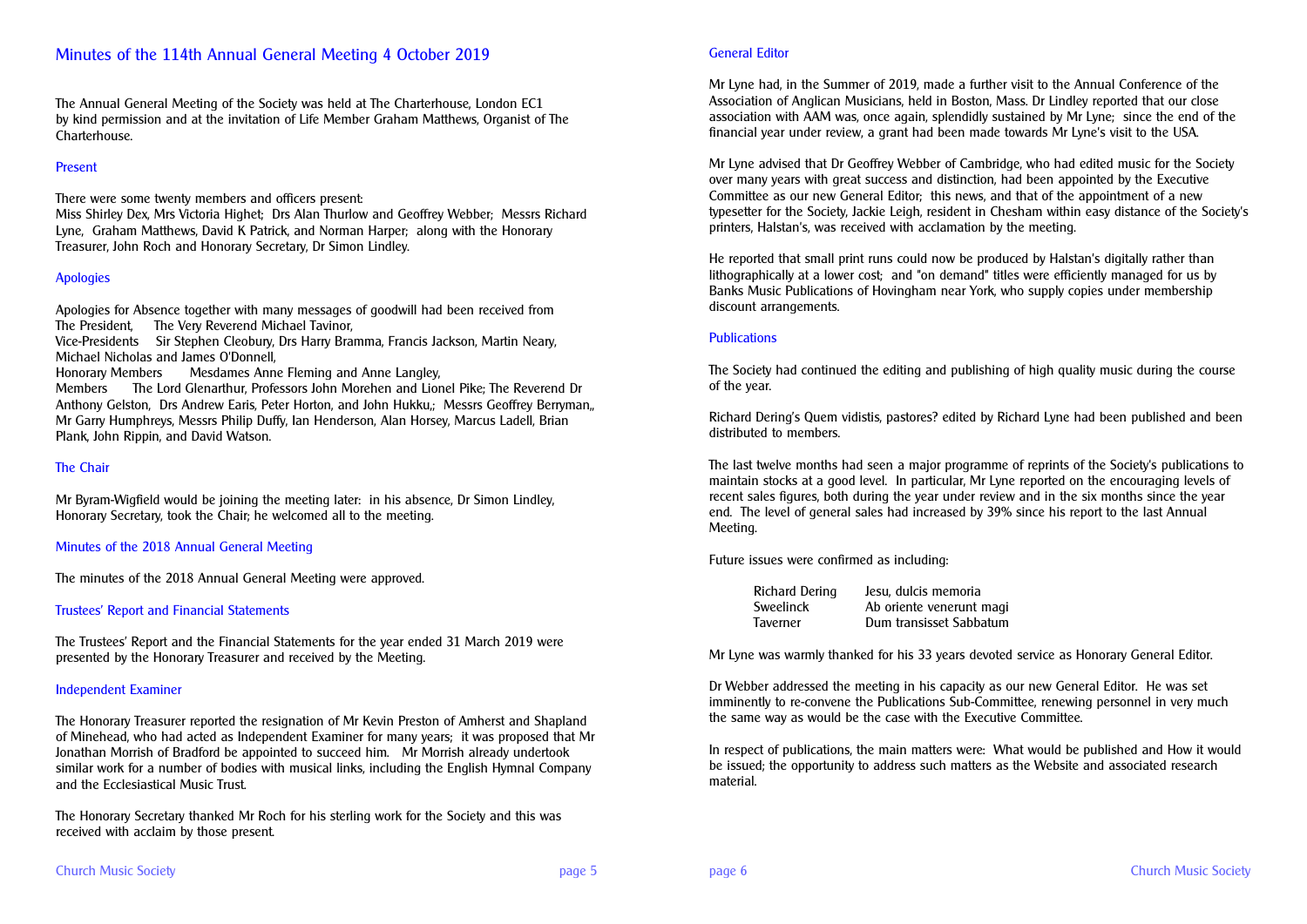## **Elections**

*President* The Very Reverend Michael Tavinor. *Vice-Presidents* Sir Stephen Cleobury, Dr Harry Bramma, Dr Francis Jackson, Dr Martin Neary, Dr Michael Nicholas and Dr James O'Donnell were re-elected, and three new Vice-Presidents: Dr Alan Thurlow, Mr Ian Curror and Mr Richard Lyne were proposed and elected.

The Honorary Secretary made reference to the distinguished service of Mr Curror and Mr Lyne as Chairman and Honorary General Editor respectively and Dr Thurlow's three decades of unstinting service as a member of the Executive Committee, not least in respect of his diligence over matters of governance and the running of the Society.

*Chairman* Mr Patrick Russill was elected Chairman of the Society for the coming year. Mr Byram-Wigfield would remain on the Committee and as a Trustee as Immediate Past Chairman.

## *Officers*

The elections of Dr Lindley and Mr John Roch as the Society's Honorary Secretary and Honorary Treasurer were proposed, seconded and agreed by th meeting.

#### *Executive Committee*

The members of the Executive Committee – Mr Timothy Byram-Wigfield, Mr Séan Farrell, Mr Robert Gower, Mr Michael Harris and Dr Peter Horton were proposed and elected unanimously. There were no abstentions.

## Other Business

Mr Russill addressed the meeting, highlighting some significant matters that had begun to be addressed during the course of the past year and would be addressed during the months ahead.

He thanked Mr Byram-Wigfield in warm terms for his chairmanship of the Society over the past years and was pleased that he was to continue his association in the year ahead as Immediate Past Chairman.

Mr Russill also recorded the honour of Knighthood that had recently been conferred upon our Vice-President, Dr Stephen Cleobury.

Mr Patrick asked about as to the progress of the two most recent Newsletters for 2018 and 2019. Dr Lindley regretted the delay in preparing these items and would be addressing this backlog at an early date.

Mr Lyne asked about a press release in respect of our new editorial arrangements and other matters: Dr Lindley assured him that this would be attended to.

## **Thanks**

Grateful thanks were due, once again, to Mr Matthews for enabing the meeting, and the staff of The Charterhouse for their welcome, hospitality, tea and coffee.





 $(1869 - 1941$ 

for AATTBB

aditad by PETER HORTON  $\equiv$ 

 $|{\rm cms}|$  $\frac{1}{2}$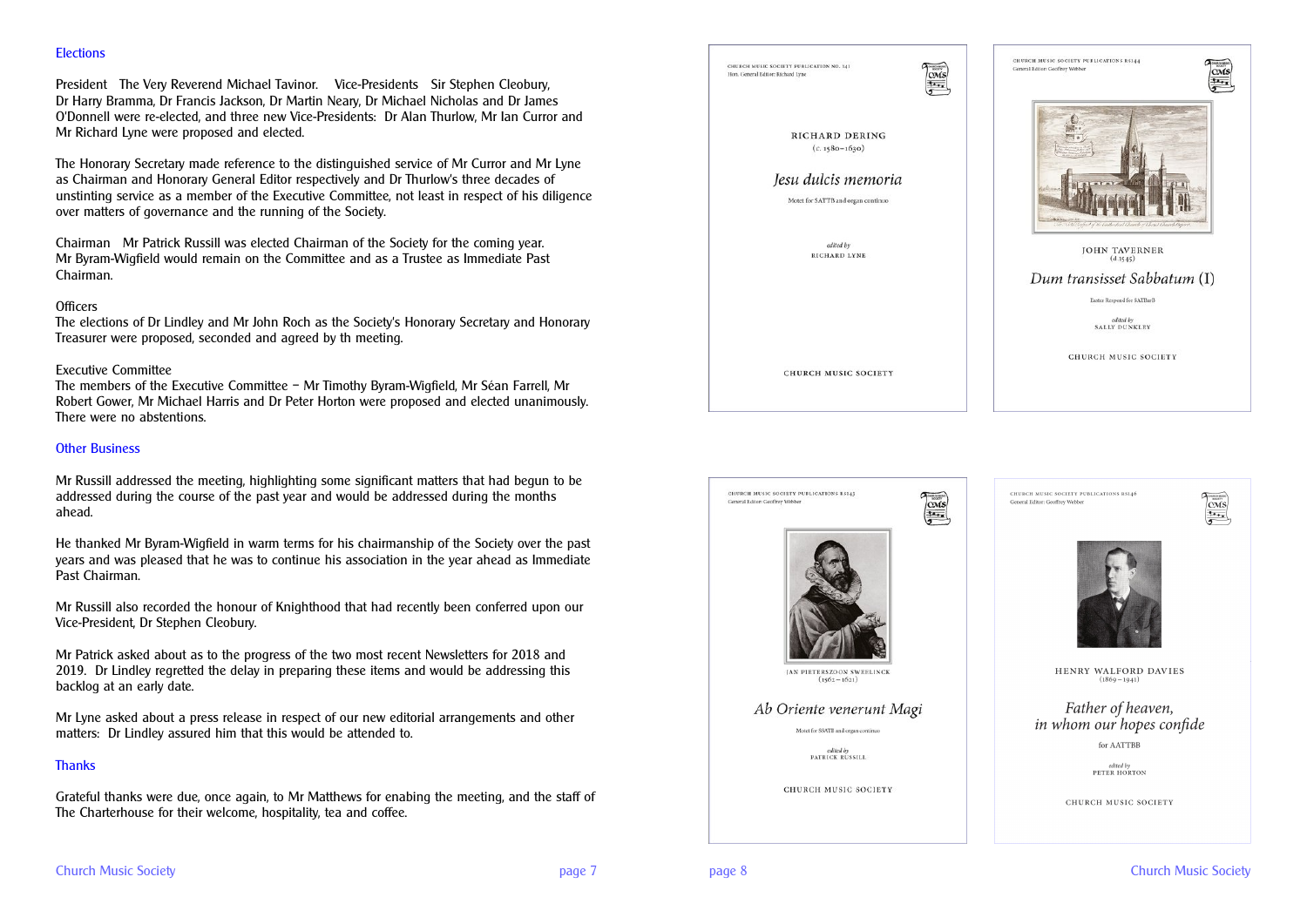# 2020 Report of the Trustees

## Covid-19 pandemic

This Report is being prepared in the midst of the uncertainties of the Covid-19 pandemic. With the consequent difficulties for choirs and choral societies our royalty income from copy sales, public performances and on-line streaming has fallen sharply.

Quarterly royalty receipts are usually of the order of £1900: for the June 2020 Quarter we have received £525.

The forecasts for investment income and interest do not make good reading; and the market values of investments have fallen, although there has been some improvement since the yearend.

Meanwhile, a cautious Executive Committee is meeting digitally, and work on new publications continues. Arrangements are in hand to hold a digital Annual Meeting.

## Banking arrangements

Following the Government intervention in 2009 to prevent a crash, RBS branches in England and Wales were to be divested, in order to comply with EU state aid requirements.

The CMS accounts were formerly with Williams and Glyn's Bank, which had become part of the Royal Bank of Scotland Group in the 1930s. Using the national incentivised switching scheme to facilitate the migration of accounts from RBS to other banks, we have moved our accounts to Yorkshire Bank (which is being re-branded as Virgin Money).

The transfer was not as stress-free as we had hoped; we have been credited with the incentive bonus of £1600.

## **Subscriptions**

With lowered expectations for investment income, subscriptions and donations become more significant: unfortunately, several members are in arrears with their subscriptions. Payment can now be made by direct on-line transfer, or through PayPal, and the necessary details are shown on page 2 of this booklet.

## Structure and Governance

The Society is administered by its Executive Committee, whose members are elected annually by the Annual General Meeting and serve as its Trustees. The Honorary Officers attend the meetings of the Trustees.

## **Trustees**

During the year the following were coopted as members of the Executive Committee and invited to serve as Trustees:

Ms Tansy Castledine *Director of Music, Peterborough Cathedral*

Mr David Condry *Director of Music, Kingston Parish Church*

- Dr Christopher Ouvry-Johns *Director of Music, Leicester Cathedral*
- The Rev Canon Dr Victoria Johnson *Precentor, York Minster*

## General Data Protection Regulation

2018 saw the introduction of the General Data Protection Regulation: we believe that we are fully GDPR compliant

## Risk policy

Our Risk Policy is reviewed every year, and the implications of the present uncertainties have been borne in mind.

The Society does not have a great exposure to direct risk. The main commercial risk is from inadvertent use of images or the reproduction of music for which permission is needed from copyright holders. The Committee is careful in its review of these matters.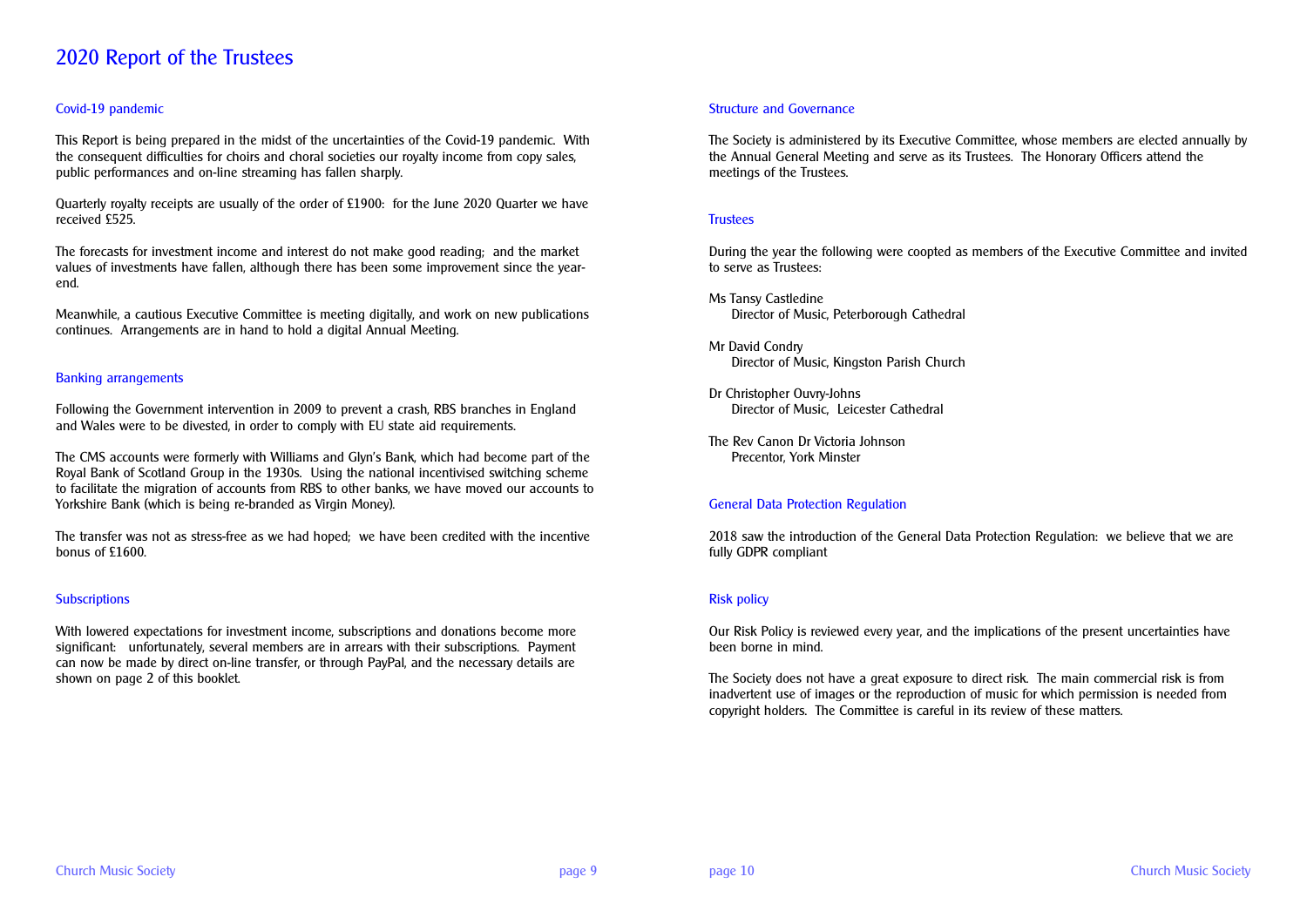#### Publications

## Since our last Report we have issued

## *New Publications*

| Dering           | Jesu dulcis memoria      |
|------------------|--------------------------|
| <b>Sweelinck</b> | Ab oriente venerunt magi |
| <b>Taverner</b>  | Dum transisset Sabbatum  |

## *Reprinted titles*

| Sumsion | Ascension & Pentecost             |
|---------|-----------------------------------|
| Howells | Mass in the Dorian Mode           |
| Greene  | Lord let me know mine end         |
| Moore   | <b>Responses</b>                  |
| Bach    | Jesu, joy of man's desiring       |
| Ellis   | There is no Rose                  |
| Bevan   | There's a wideness in God's mercy |

## To be issued shortly

| <b>Walford Davies</b> | The Souls of the Righteous                  |
|-----------------------|---------------------------------------------|
| <b>Walford Davies</b> | Father of heaven, in whom our hopes confide |
| John Sheppard         | Verbum caro factum est                      |

## Reserves and Investment Policy

Details of the Society's investments are shown in Notes 5 and 6 to the accounts.

## **Accounts**

The receipts and payments account attached to this report has been prepared in accordance with statutory requirements and the Charities Statement of Recommended Practice; it also complies with the charity's governing document, the *Rules of the Church Music Society* 1984.

P Russill *signed*

3 September 2020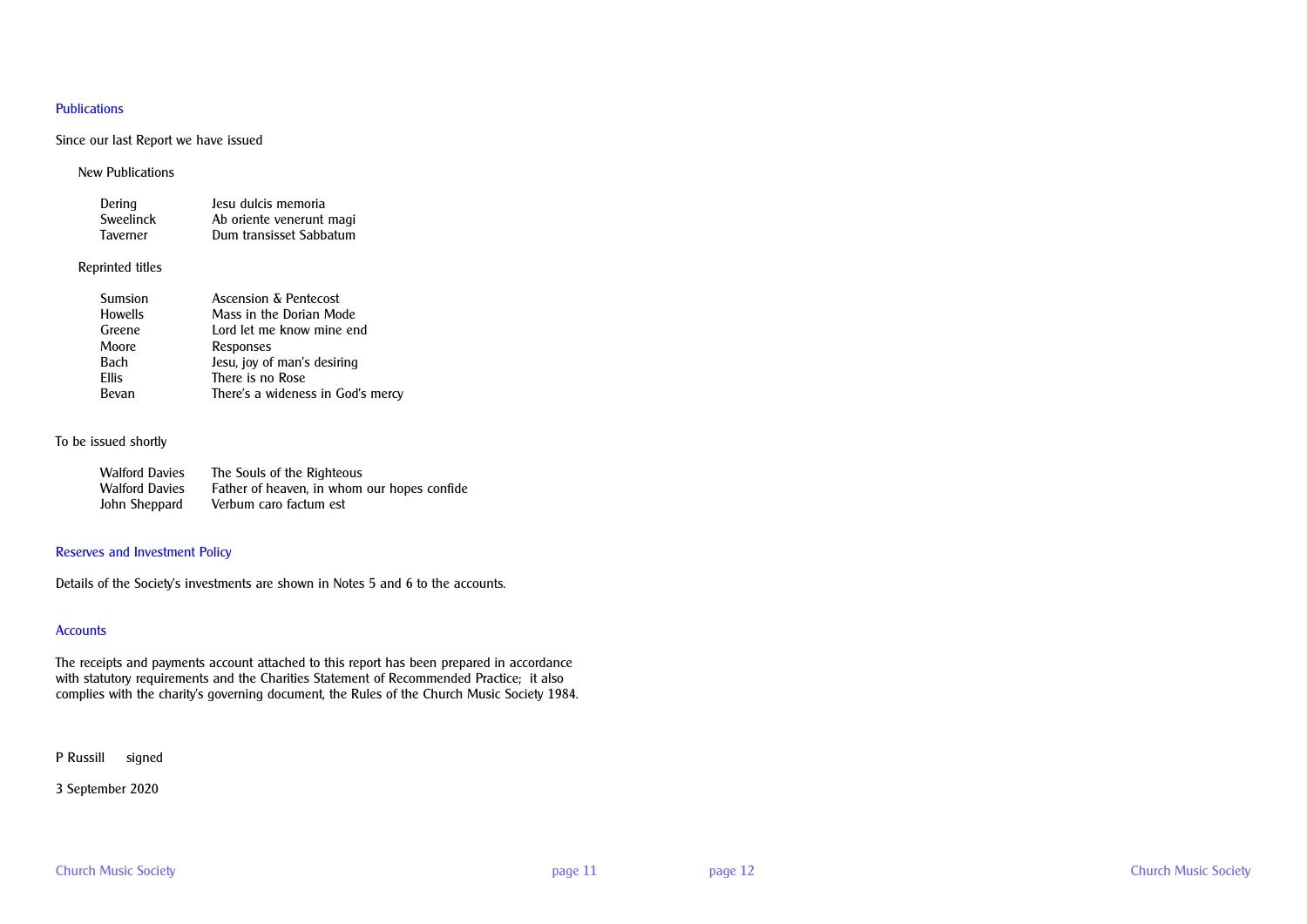## .Receipts and payments account for the year ended 31 March 2020 General Account

| <b>Receipts</b>                          | Note         | 2020 | 2020   | 2019     | 2019   |
|------------------------------------------|--------------|------|--------|----------|--------|
|                                          |              | £    | £      | £        | £      |
| <b>Royalties</b>                         |              |      |        |          |        |
| Copy sales                               | $\mathbf{1}$ | 7987 |        | 6907     |        |
| Recording, streaming                     |              | 167  |        | 416      |        |
| Performing                               |              | 140  |        | 183      |        |
| Collections                              |              | 663  |        | 753      |        |
|                                          |              |      | 8957   |          | 8259   |
|                                          |              |      |        |          |        |
| <b>Investment income</b>                 |              |      |        |          |        |
| Dividends                                |              | 7096 |        | 6825     |        |
| Interest                                 |              | 42   |        | 19       |        |
|                                          |              |      | 7138   |          | 6844   |
| Donations, legacies and similar receipts |              |      |        |          |        |
| Subscriptions                            |              | 1501 |        | 1545     |        |
| Donations                                |              | 41   |        | 181      |        |
| Legacies                                 |              | 200  |        | $\bf{0}$ |        |
|                                          |              |      | 1742   |          | 1726   |
| <b>Total receipts</b>                    |              |      | £17837 |          | £16829 |

| <b>Payments</b>                               | Note | 2020     | 2020   | 2019         | 2019     |
|-----------------------------------------------|------|----------|--------|--------------|----------|
|                                               |      | £        | £      | £            | £        |
| <b>Publishing</b>                             |      |          |        |              |          |
| <b>Editorial costs</b>                        |      | 325      |        | 470          |          |
| Origination costs                             |      | 620      |        | $\mathbf{0}$ |          |
| Printing                                      |      | 2615     |        | 4732         |          |
| General Editor's honorarium                   |      | 4375     |        | 3500         |          |
|                                               |      |          | 7935   |              | 8702     |
| <b>Lectures and Presentations</b>             |      |          |        |              |          |
| Lectures                                      |      |          | 558    |              | $\bf{0}$ |
| Governance                                    |      |          |        |              |          |
| Annual meeting                                |      | 260      |        | 430          |          |
| Committee meetings                            |      | 50       |        | 150          |          |
| Travel expenses                               |      |          |        |              |          |
| <b>Trustees</b>                               |      | 153      |        | $\bf{0}$     |          |
| <b>Officers</b>                               |      | 2116     |        | 2805         |          |
| Independent examination                       |      | 600      |        | $\mathbf{0}$ |          |
| Officers' honoraria                           |      | 3500     |        | 3500         |          |
|                                               |      |          | 6679   |              | 6885     |
| <b>Administration</b>                         |      |          |        |              |          |
| <b>Bank charges</b>                           |      | 436      |        | 190          |          |
| Website                                       |      | 30       |        | 466          |          |
| Postages                                      |      | 201      |        | 358          |          |
| Stationery                                    |      | $\bf{0}$ |        | $\bf{0}$     |          |
| Publicity                                     |      | $\bf{0}$ |        | 288          |          |
|                                               |      |          | 667    |              | 1302     |
| <b>Total payments</b>                         |      |          | £15839 |              | £16889   |
|                                               |      |          |        |              |          |
| Excess of receipts over payments for the year |      |          | 1998   |              |          |
| Excess of payments over receipts for the year |      |          |        |              | 60       |
|                                               |      |          |        |              |          |
| Cash at bank 1 April 2019                     |      |          | £23319 |              | £23379   |
| Cash at bank 31 March 2020                    |      |          | £25317 |              | £23319   |
|                                               |      |          |        |              |          |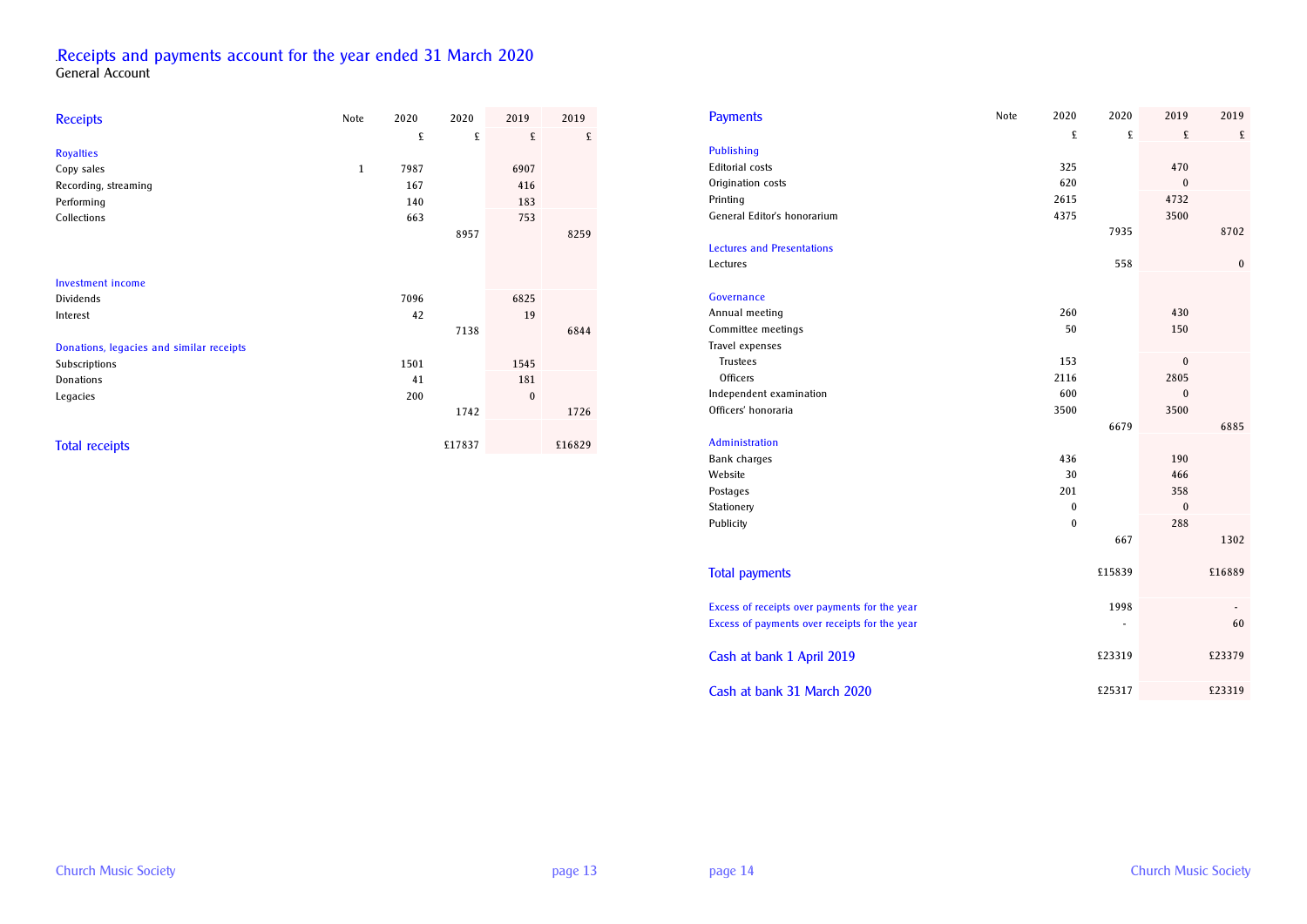## Permanent Endowment Fund

|                                                    | 2020<br>Note | 2019 |
|----------------------------------------------------|--------------|------|
|                                                    | £            |      |
| There were no receipts or payments during the year |              |      |
| Cash at bank 31 March 2019 and 2020                | £187         | £187 |

## Statement of assets and liabilities at 31 March 2020

|                                      |                | General<br>Purpose | Permanent<br>Endowment   | 2020<br>Total | 2019<br>Total |  |
|--------------------------------------|----------------|--------------------|--------------------------|---------------|---------------|--|
|                                      |                | £                  | £                        | £             | £             |  |
| <b>Assets</b>                        |                |                    |                          |               |               |  |
| <b>Monetary assets</b>               |                |                    |                          |               |               |  |
| Royal Bank of Scotland               |                | 24342              | 187                      | 24529         | 22531         |  |
| NS&Ι                                 |                | 950                | $\blacksquare$           | 950           | 950           |  |
| PayPal                               |                | 25                 | $\overline{\phantom{a}}$ | 25            | 25            |  |
|                                      |                | 25317              | 187                      | 25504         | 23506         |  |
| Investments at valuation: note 5     |                | 20909              | 84683                    | 105592        | 132314        |  |
| <b>Debtors</b>                       | $\overline{3}$ | 1905               | $\blacksquare$           | 1905          | 2375          |  |
| <b>Total assets</b>                  |                | £48131             | £84870                   | £133001       | £158195       |  |
|                                      |                |                    |                          |               |               |  |
| <b>Liabilities</b>                   |                |                    |                          |               |               |  |
| <b>Creditors</b>                     | 4              | £1816              | ٠                        | £1816         | £1016         |  |
|                                      |                |                    |                          |               |               |  |
| <b>Total assets less liabilities</b> |                | £46315             | £84870                   | £131185       | £158089       |  |

## Other assets

The Society has stocks of music and copyrights which are not included, as valuation has been considered impracticable.

## Valuation

The investments are stated on the basis of market value as 31 March 2020 for a better understanding of the situation as at that date. Historical cost details are shown in note 5.

## Church Music Society *page 15*

## Notes to the accounts for the year ended 31 March 2020

## 1 Royalties and fees

Oxford University Press have been granted exclusive rights under royalties agreements.

|                               | 2020 | 2020   | 2019 | 2019   |
|-------------------------------|------|--------|------|--------|
|                               | £    | £      | £    | £      |
| Copy sales                    |      |        |      |        |
| UK                            | 4029 |        | 3400 |        |
| Rest of the World             | 3958 | 7987   | 3507 | 6907   |
|                               |      |        |      |        |
| Recording and streaming       |      |        |      |        |
| UK                            | 108  |        | 142  |        |
| Rest of the World             | 59   | 167    | 164  | 416    |
|                               |      |        |      |        |
| Performance                   |      |        |      |        |
| <b>UK</b>                     | 87   |        | 167  |        |
| Rest of the World             | 53   | 140    | 16   | 183    |
|                               |      |        |      |        |
| Print permissions             |      | 483    |      | 575    |
|                               |      |        |      |        |
| Items included in anthologies |      | 180    |      | 178    |
|                               |      |        |      |        |
|                               |      | £8957  |      | £8259  |
|                               |      |        |      |        |
|                               |      |        |      |        |
|                               |      |        |      |        |
| Gross values of copies sold   |      |        |      |        |
| <b>UK</b>                     | 7325 |        | 6180 |        |
| Rest of the World             | 7195 | £14520 | 6375 | £12555 |
|                               |      |        |      |        |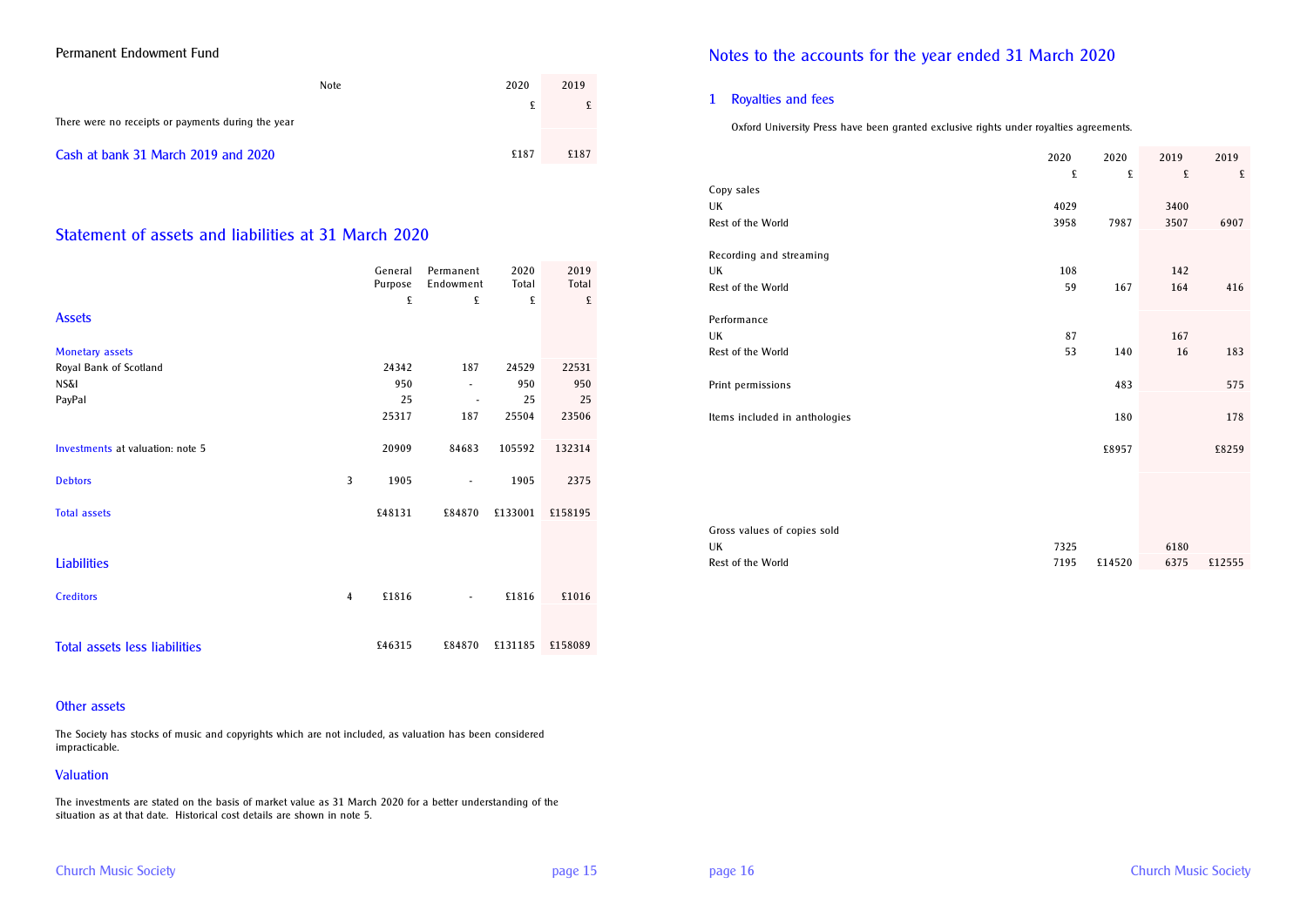#### 2 Related party transactions

- a The trustees are not remunerated
- b Honoraria have been paid to Officers in accordance with paragraph III of the Constitution

|           |           | 2020   | 2019  |
|-----------|-----------|--------|-------|
| G Webber  | Editor    | \$4375 | £0    |
| R Lyne    | Editor    | £0     | £3500 |
| S Lindley | Secretary | £1750  | £1750 |
| J D Roch  | Treasurer | £1750  | £1750 |

c Authorised expenses were reimbursed to officers totalling £2116 in the year, and £243 was reimbursed after the year end.

#### 3 Debtors

|                                                   | 2020  | 2019  |
|---------------------------------------------------|-------|-------|
| Oxford University Press<br>Royalties Jan-Mar 2020 | £1905 | £2375 |

#### 4 Creditors

|                                           | 2020  | 2019  |  |
|-------------------------------------------|-------|-------|--|
| Origination costs                         | £1288 | £O    |  |
| Reprint permission                        | £225  | £225  |  |
| Room hire                                 | £60   | £O    |  |
| Reimbursements<br>Fares, postage, website | £243  | £791  |  |
|                                           | £1816 | £1016 |  |

## 5 Permanent Endowment Fund

The Permanent Endowment Fund was set up to maintain the capital of the Charity equating to funds in the Charity on its reconstitution in 1984. The income is available for the general purposes of the Charity while the capital is maintained.

|                                                        |      | acquisition |        | value   | change    | value   |  |  |  |
|--------------------------------------------------------|------|-------------|--------|---------|-----------|---------|--|--|--|
|                                                        |      | date        | cost   | 31.3.19 | in value  | 31.3.20 |  |  |  |
|                                                        |      |             | £      | £       | £         | £       |  |  |  |
| <b>COIF Charities Fixed Interest Fund</b>              |      |             |        |         |           |         |  |  |  |
| Income units                                           |      |             |        |         |           |         |  |  |  |
|                                                        | 7424 | 31.08.93    | 10000  | 10060   | 111       | 10171   |  |  |  |
| M&G Equities Investment Fund for Charities (Charifund) |      |             |        |         |           |         |  |  |  |
| Charifund units                                        |      |             |        |         |           |         |  |  |  |
|                                                        | 2874 | 09.08.93    | 20000  |         |           |         |  |  |  |
|                                                        | 1342 | 05.03.02    | 15000  |         |           |         |  |  |  |
|                                                        | 888  | 14.08.01    | 10000  |         |           |         |  |  |  |
|                                                        | 903  | 07.10.01    | 10000  |         |           |         |  |  |  |
|                                                        | 6007 |             | 55000  | 92448   | $-20636$  | 71812   |  |  |  |
| <b>Balfour Beatty plc</b>                              |      |             |        |         |           |         |  |  |  |
| Cum conv red pref shares                               |      |             |        |         |           |         |  |  |  |
|                                                        | 2700 | 17.08.93    | 3964   | 2889    | $-189$    | 2700    |  |  |  |
| Redeemed at 100p on 1 July 2020                        |      |             |        |         |           |         |  |  |  |
|                                                        |      |             | 68964  | 105397  | $-20714$  | 84683   |  |  |  |
| Cash at bank                                           |      |             | 187    | 187     |           | 187     |  |  |  |
|                                                        |      |             | £69151 | £105584 | $-520714$ | £84870  |  |  |  |

## 6 General Fund

| M&G Equities Investment Fund for Charities (Charifund) |      |                   |        |        |        |
|--------------------------------------------------------|------|-------------------|--------|--------|--------|
| Charifund units                                        |      |                   |        |        |        |
|                                                        | 1383 | 31.03.02<br>10707 |        |        |        |
|                                                        | 366  | 4000<br>03.06.04  |        |        |        |
|                                                        | 1749 | £14707            | £26917 | -£6008 | £20909 |

| John D Roch      | signed |  |  |  |  |
|------------------|--------|--|--|--|--|
| P Russill        | signed |  |  |  |  |
| 3 September 2020 |        |  |  |  |  |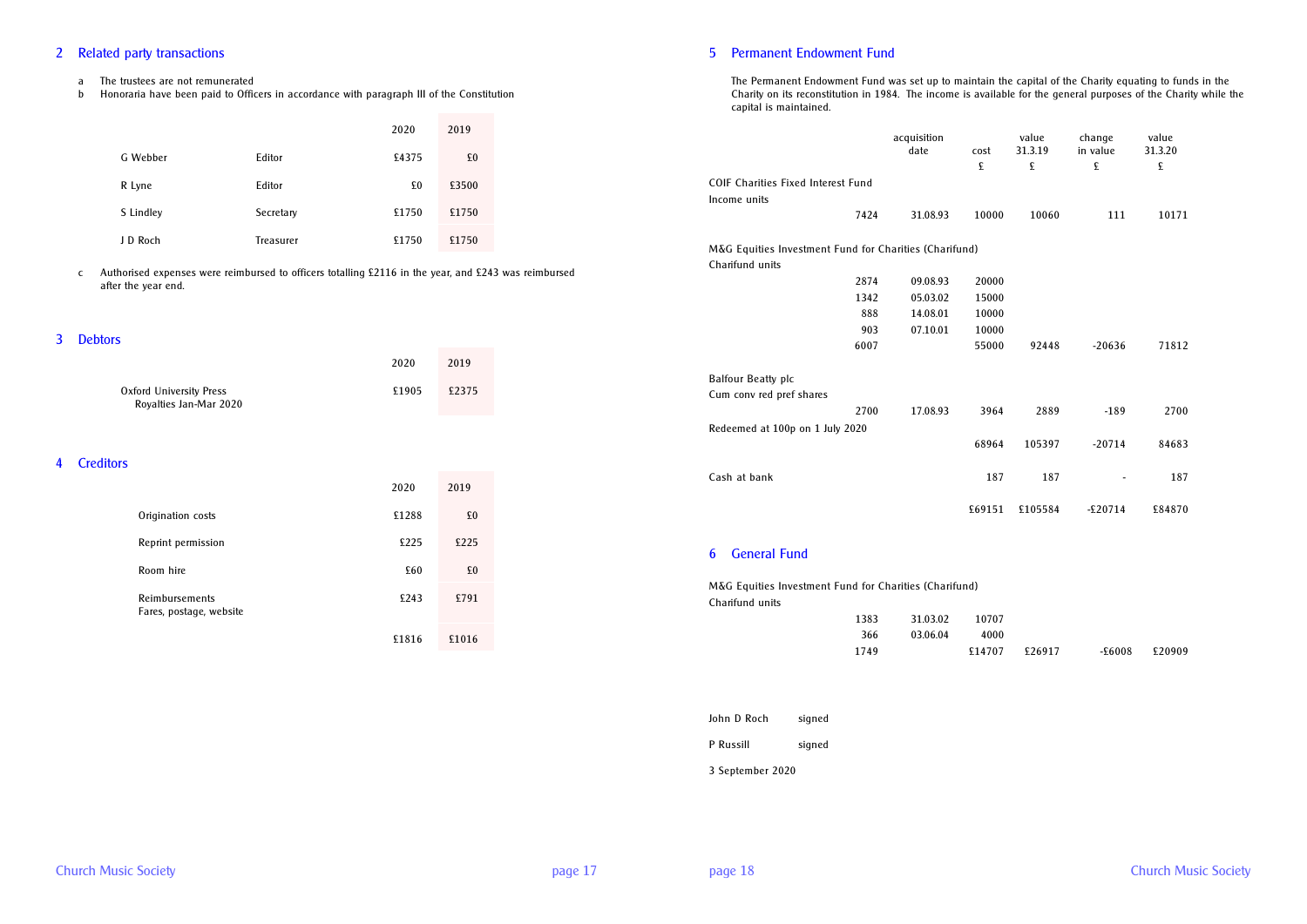# Rules of the Church Music Society

A Registered Charity, No 290309

At the Annual General Meeting of the Society held at 10 Stratford Place, London W1N 9AE on 18 September, 1984, the following Rules were adopted on a proposal of Dr Watkins Shaw, seconded by Dr Peter le Huray and carried *nem con*

- I The Society shall be called the Church Music Society.
- II The object of the Society is to advance the education of the public in the Art and Science of Church Music by facilitating the selection and performance of the music which is most suitable for different occasions of Divine Worship and for different types of choir, without partisanship for any particular style of composition and without adopting any one ecclesiastical standpoint. In furtherance of this object, it may, through its Executive Committee:
	- a) publish music not otherwise accessible in suitable form;
	- b) undertake studies in the history and practice of Church Music;
	- c) co-operate with other bodies;
	- d) raise funds and invite and receive subscriptions from any person or persons whatsoever by way of subscriptions and otherwise;
	- e) establish or assist in the establishment of similar charitable bodies
	- f) do all such other things as may further the object of the Society.
- III The income and property of the Society whencesoever derived shall be applied solely toward the promotion of the object of the Society provided that nothing herein shall prevent the payment in good faith of reasonable and proper remuneration to any officer or servant of the Society or to any member of the Society in return for such services actually rendered to the Society, provided that no such payment shall be made to any member of the Executive Committee, but provided also that any member of the Executive Committee being a solicitor or other person engaged in any profession shall be entitled to charge and be paid all usual professional and other charges for work done by him or his firm in connection with the execution of the trusts hereof.
- IV In addition to those who paid a Life Membership subscription before  $1<sup>st</sup>$  January 1976 to the Church Music Society as then constituted, membership is open to all interested in the object of the Society and who pay an annual subscription the amount of which will be decided at each Annual Meeting of the Society. Subscriptions are due on the  $1<sup>st</sup>$  day of January within the Society's financial year running from  $1<sup>st</sup>$  April to 31 $<sup>st</sup>$  March.</sup>

A member whose annual subscription remains unpaid after a reminder at the end of the financial year and which is still unpaid by the following October (after a second reminder) shall cease to be a member from the end of that financial year. The Annual General Meeting may elect Honorary Life Members who shall not exceed ten in number at any one time and who shall have the same status as subscribing members.

- V The Society shall be administered by its Executive Committee which shall also be responsible for the publications of the Society and which also appoint an Honorary General Editor.
- VI The Society shall at its Annual General Meeting
	- i) receive the annual report of the Executive Committee
	- ii) receive the annual accounts of the preceding financial year
	- iii) elect a President, Vice-Presidents, Chairman (who shall, ex officio, be a member of the Executive Committee and preside at its meetings) and the following officers, namely Honorary Secretary, and Honorary Treasurer (which two posts may be held by one and the same person)
	- iv) elect not fewer than eight or more than twenty members of the Executive Committee. Vacancies either among members of the Committee or among the Officers occurring during any year may be filled by the Committee.
- VII Alterations to this Constitution may be made by an absolute majority of the members present and voting at a Special General Meeting called for the purpose of which notice has been served on every then member of the Society at his last known address in the United Kingdom and presided over by the Chairman of the Society who shall have a second, or casting vote.

At least twenty-eight days notice of such meeting and of the alteration(s) proposed must be given.

Always provided that no alteration to Clause II (Object), Clause VIII (Dissolution), and the present clause may be made without the approval of the Charity Commission for England and Wales and that no alteration shall be made which may affect the charitable status of the Society.

VIII The dissolution of the Society may be effected only by the resolution passed by a threefourths majority of the members of the Society present in person or by proxy at a Special General Meeting convened for that purpose and of which at least twenty-eight days' notice has been served on every then member of the Society at his last known address in the United Kingdom.

If a motion to dissolve the Society is carried by the said majority the Society's surplus funds and assets (if any) shall not be distributable among the members but shall be given or transferred to such other charitable institution or institutions having objects similar to some or all of the objects of the Society and if and insofar as effect cannot be given to this provision then to some other charitable purpose.